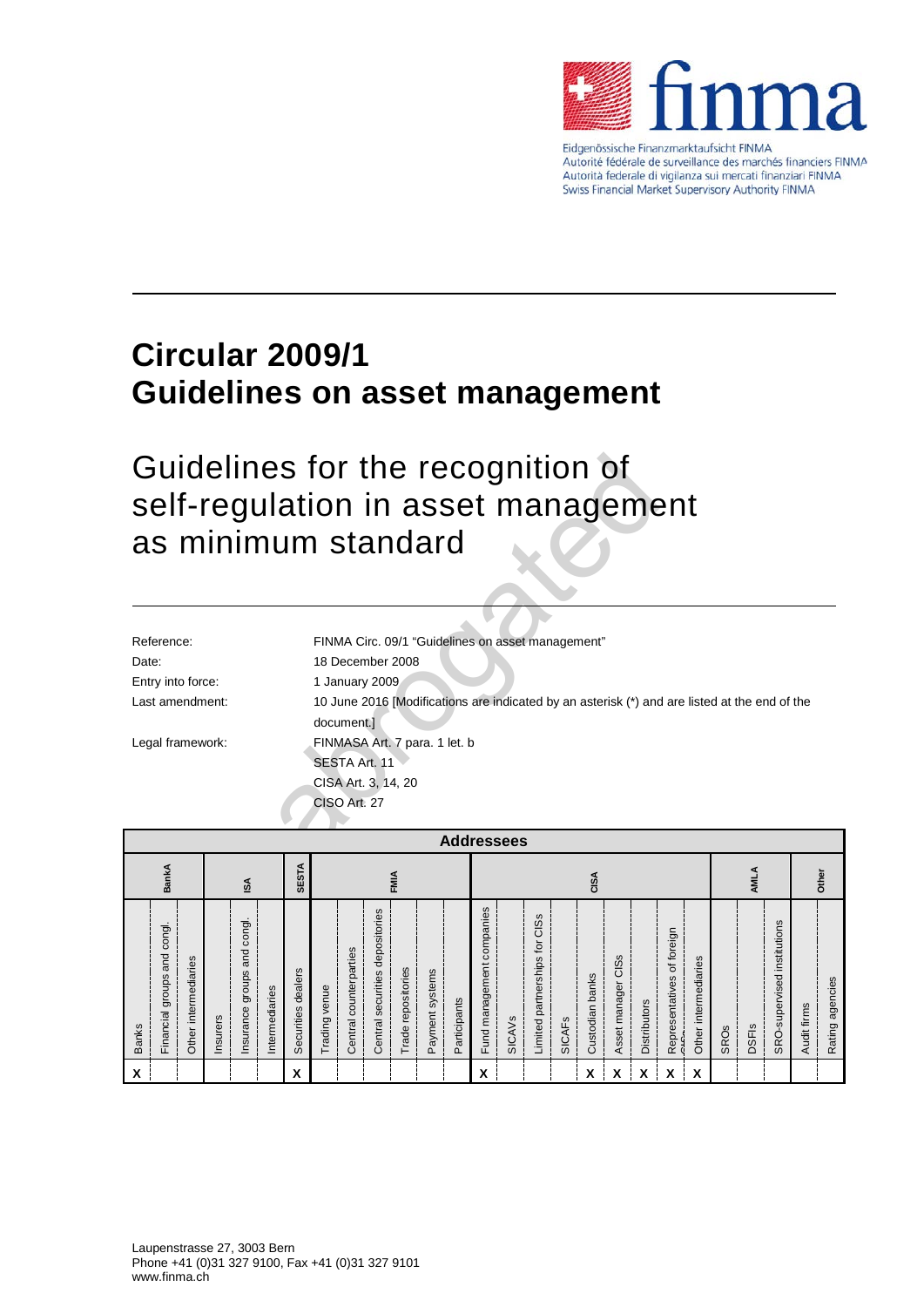# **Index**



| I.   | <b>Purpose and framework</b>           | Margin no. | $1 - 4$     |
|------|----------------------------------------|------------|-------------|
| Ш.   | Scope of application                   | Margin no. | $5 - 6$     |
| III. | <b>Recognition of rules of conduct</b> | Margin no. | $7 - 32$    |
| Α.   | Asset management contracts             | Margin no. | $8 - 9$     |
| a)   | <b>General principles</b>              | Margin no. | $7.1 - 7.2$ |
| b)   | Form of contract                       | Margin no. | 8           |
| c)   | <b>Content of contract</b>             | Margin no. | 9           |
| В.   | Obligations of asset managers          | Margin no. | $10 - 26$   |
| a)   | Duty of loyalty                        | Margin no. | $11 - 14$   |
| b)   | <b>Exercise of due diligence</b>       | Margin no. | $15 - 21$   |
| c)   | <b>Disclosure obligations</b>          | Margin no. | $22 - 26$   |
| C.   | Remuneration of asset managers         | Margin no. | $27 - 31$   |
| D.   | Monitoring and sanctions               | Margin no. | 32          |
| IV.  | <b>Final provisions</b>                | Margin no. | 33-34       |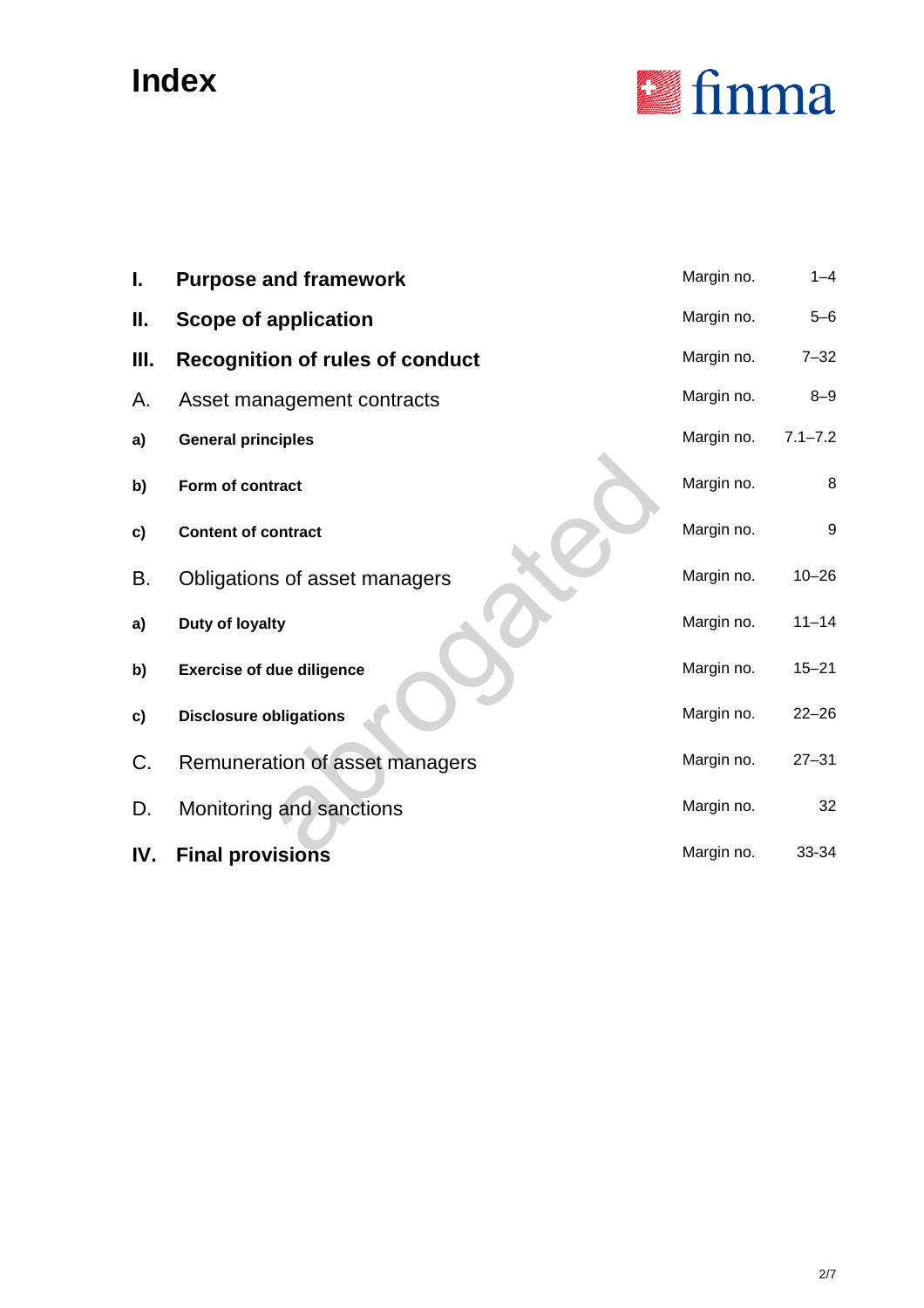

## **I. Purpose and framework**

This circular sets out the guidelines applied by the Swiss Financial Market Supervisory Authority FINMA as a yardstick when an asset management organisation seeks to have its code of conduct recognised as a minimum standard. 1

There are many professional organisations who represent the interests of firms operating in the asset management sector (sole proprietorships, partnerships or corporations). FINMA does not wish to grant an exclusive right to any one of them by virtue of only recognising its code of conduct as a minimum standard for the industry. On the contrary, it is open to recognising various regulations as a minimum standard. However, in order to guarantee a minimum equivalence of these regulations, FINMA establishes in this circular the guidelines that the respective code of conduct must embody at minimum. As such, these guidelines constitute a type of "minimum standard for minimum standards". 2

is as a minimum standard. However, in order to guarantee and<br>egulations, FINMA establishes in this circular the guidelines chutch must embody at minimum. As such, these guidelines c<br>and for minimum standards".<br>(BA; SR 952. Under the Banking Act (BA; SR 952.0) and the Stock Exchange Act (SESTA; SR 954.1), licence holders must comply with rules of conduct. This also applies to licence holders under the Collective Investment Schemes Act (CISA; SR 951.31) and their mandataries. In the collective investment schemes sector, FINMA may establish the rules of conduct of a professional organisation as a minimum standard (Art. 20 para. 2 CISA). Moreover, it can make the issuing of a licence dependent on adherence to rules of conduct of a professional organisation (Art. 14 para. 2 CISA; Art. 27 of the Collective Investment Schemes Ordinance [CISO; SR 951.311]). FINMA can also recognise a professional organisation's rules of conduct for independent asset managers as a minimum standard (Art. 3 para. 2 let. c CISA). 3\*

Several self-regulatory provisions are currently recognised by FINMA as a minimum standard (cf. FINMA Circ. 08/10 "Self-regulation as a minimum standard"). 4\*

## **II. Scope of application**

FINMA views these guidelines as a yardstick for all self-regulatory measures submitted to it by professional organisations of the asset management sector (including banks and securities dealers) for the purpose of recognition as a minimum standard. To the extent that the SESTA and CISA and the associated implementing regulations specify any further-reaching duties encumbent upon supervised securities dealers and licence holders, they shall take precedence. FINMA reserves the right not to recognise rules of conduct when the proper implementation by the respective professional organisation appears questionable. 5

Monitoring the compliance of asset managers with regard to their obligations in terms of combating money laundering takes place in the context of oversight by the regulatory authorities or self-regulatory organisations designated for asset managers as provided for by the AMLA. This circular does not deal with self-regulatory measures pursuant to the AMLA. 6

## **III. Recognition of rules of conduct**

In order to gain recognition, the rules of conduct of professional organisations whose members operate in the asset management sector must cover the following items and take account of the following principles:

7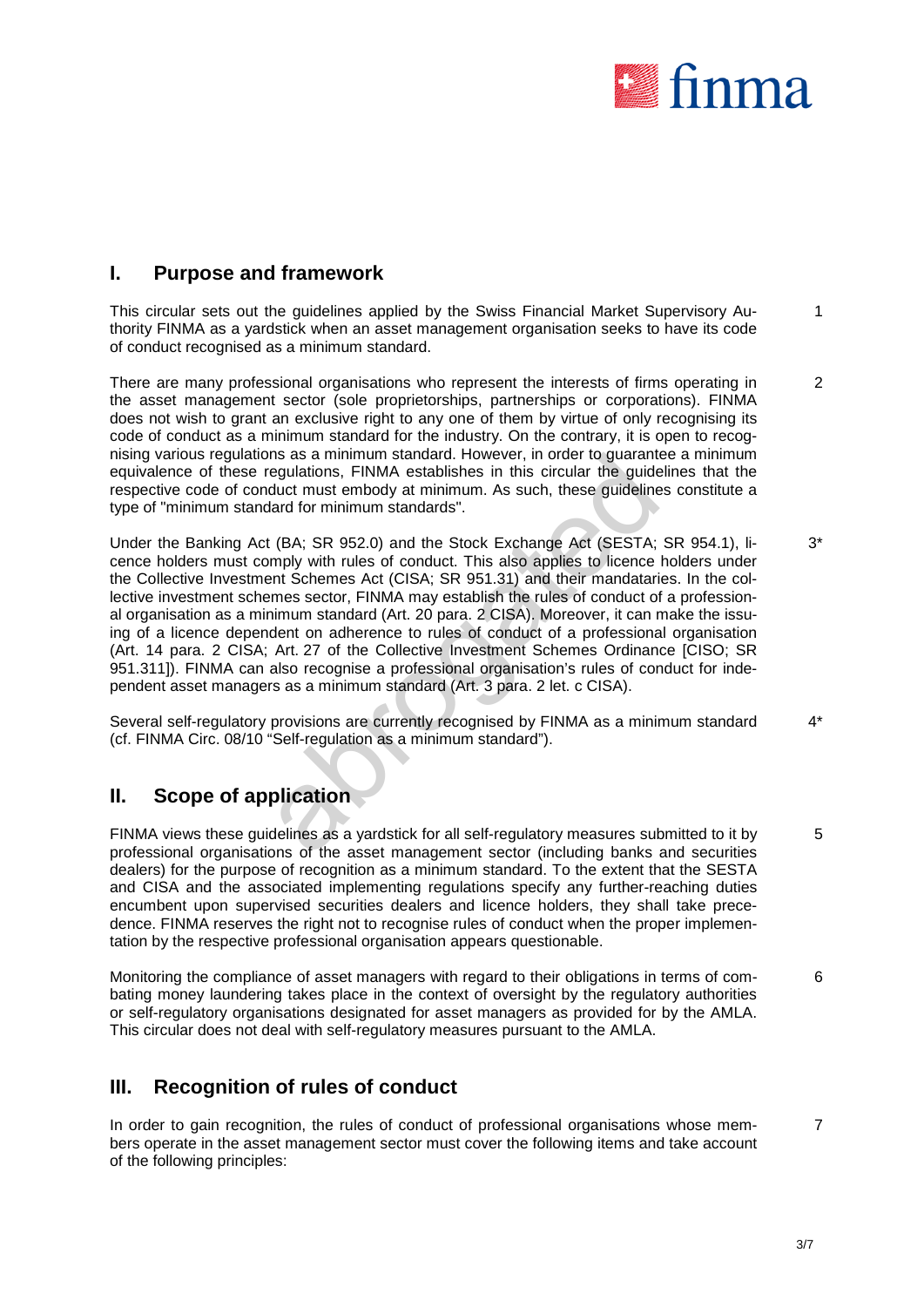

### A. Asset management contracts

### **a) General principles**

Taking the clients' experience and knowledge into consideration (margin no. 23), a risk profile should be drawn up, outlining the clients' risk tolerance and risk capacity. 7.1\*

The investment strategy is to be defined with clients based on their risk profile, financial situation and investment restrictions. 7.2\*

#### **b) Form of contract**

| D)   | Form of contract                                                                                           |      |
|------|------------------------------------------------------------------------------------------------------------|------|
|      | An asset management contract must be concluded in writing or in any other form demonstra-<br>ble via text. | $8*$ |
| C)   | <b>Content of contract</b>                                                                                 |      |
| ing: | An asset management contract or its annexes must contain in particular details on the follow-              | 9    |
|      | a) Scope of an asset manager's powers;                                                                     |      |
| b)   | Investment goals and restrictions;                                                                         |      |
| C)   | Reference currency;                                                                                        |      |
|      | d) Method and frequency of reporting to the client;                                                        |      |
|      | e) Remuneration of an asset manager;                                                                       |      |
| f)   | Possibility of delegating tasks to third parties.                                                          |      |
| B.   | Obligations of asset managers                                                                              |      |

#### **c) Content of contract**

- a) Scope of an asset manager's powers;
- b) Investment goals and restrictions;
- c) Reference currency;
- d) Method and frequency of reporting to the client;
- e) Remuneration of an asset manager;
- f) Possibility of delegating tasks to third parties.

### B. Obligations of asset managers

Asset managers must guarantee proper business conduct. 10 and 10 and 10 and 10 and 10 and 10 and 10 and 10 and 10 and 10 and 10 and 10 and 10 and 10 and 10 and 10 and 10 and 10 and 10 and 10 and 10 and 10 and 10 and 10 and

#### **a) Duty of loyalty**

Asset managers must safeguard the interests of their clients. 11

Asset managers must take appropriate organisational measures in order to prevent conflicts of interest and preclude any disadvantage for their clients by virtue of such conflicts of interest. In the event that disadvantages cannot be precluded despite these measures being taken, asset managers must inform their clients accordingly. 12

The remuneration terms of individuals charged with asset management must avoid inducements that might lead to conflicts with their duty of loyalty. 13

All investments and transactions must be in the clients' interest. In particular, asset managers must not engage in the following: 14

a) reshuffling of portfolios without the clients' economic interest in mind (generation of fees and commissions; portfolio churning);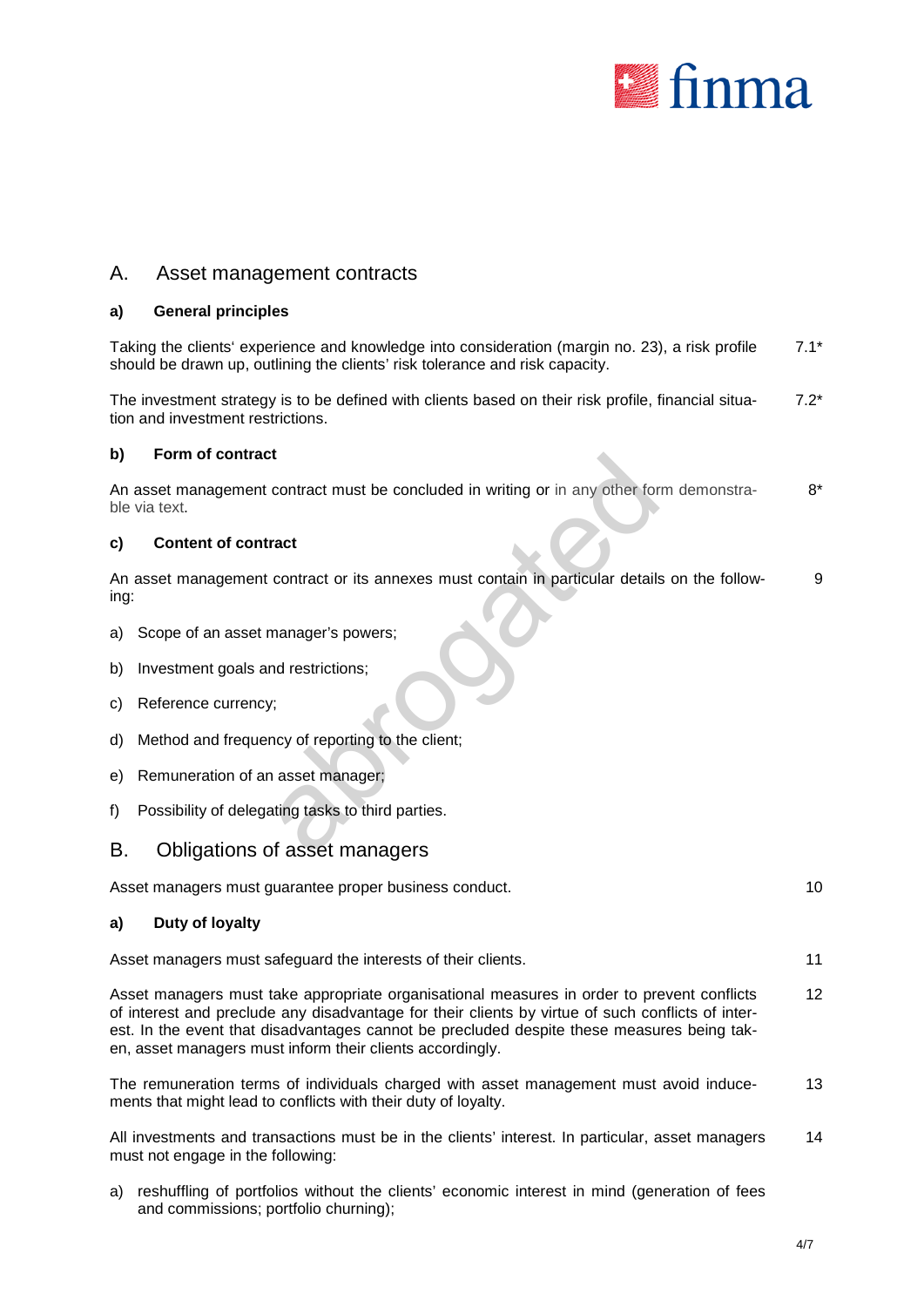

b) taking advantage of the knowledge of client orders for the purpose of engaging in transactions of one's own prior to, in parallel to or directly subsequent to the client's transaction (self-dealing; front running, parallel running and after running).

### **b) Exercise of due diligence**

Asset managers must adapt their organisation in keeping with the number of their clients, the volume of assets under management by them, the investment strategies applied and products selected. 15

Asset managers must ensure that investments are always in line with the risk profile and the designated investment objectives and restrictions. 16\*

Asset managers must review the investment strategies employed on a periodical basis and assess whether the clients' risk profile is in line with their current financial circumstances. If this is not the case, clients are to be made aware of this and it must be made in writing or in another form demonstrable via text. 17\*

Asset managers must ensure adequate risk diversification, the investment strategies permitting. 18

If not licenced by FINMA as a bank or securities dealer, asset managers may not accept any assets of clients or maintain any settlement accounts. The assets entrusted to them must be deposited with a bank or securities dealer and administered on the basis of a written power of attorney or in another form demonstrable via text whose scope is defined in clear-cut terms. 19\*

ensure that investments are always in line with the risk profobjectives and restrictions.<br>
review the investment strategies employed on a periodical<br>
review the investment strategies employed on a periodical<br>
rents are to Asset managers may delegate asset management tasks to mandataries provided that this is in the interest of their clients. Asset managers must carefully select, instruct and monitor mandataries. Delegated tasks must be defined in writing in a clear-cut manner. Mandataries must possess the requisite professional qualifications so as to ensure the proper execution of the tasks entrusted to them. They must comply with rules of conduct that are comparable to those applicable to the asset manager. 20\*

Asset managers must take the requisite measures for the event that they are not available or meet their demise. 21

#### **c) Disclosure obligations**

Asset managers must advise their clients of the rules of conduct of the professional organisation of which they are a member. 22

Asset managers must inform their clients, in an appropriate manner commensurate with the clients' experience and level of knowledge, of the risks associated with the investment objectives, restrictions and strategies agreed with them. This information may be provided in a standardised form. 23\*

If not already public knowledge, asset managers must inform clients of any key changes in staff, their organisation or ownership structure insofar as clients are directly affected. 24

Asset managers must report to clients on their conduct of business as mandataries, this to be done on a regular basis and if specifically requested. 25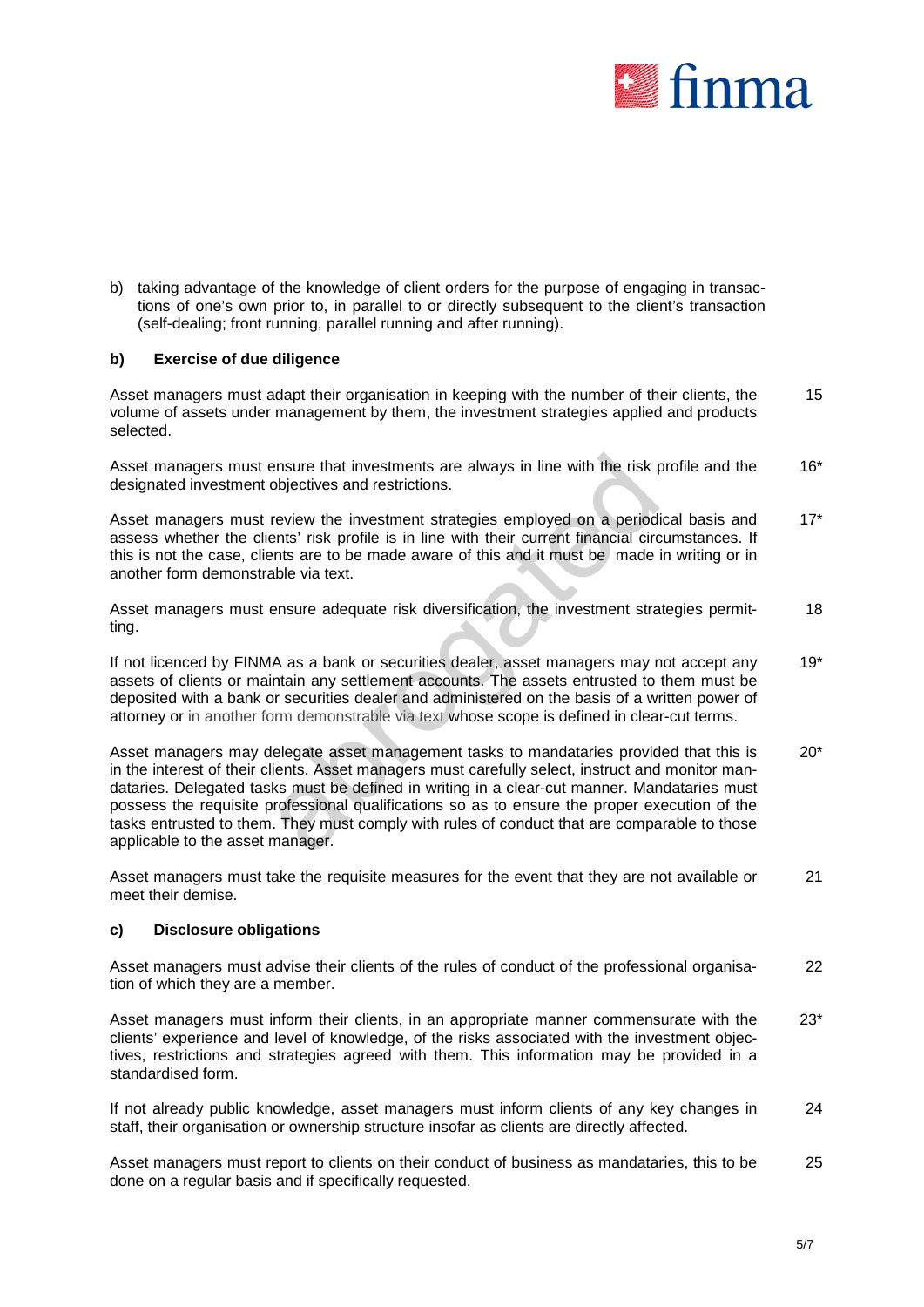

In complying with their reporting obligation, asset managers must adhere to the standards customary in the industry, i.e. with regard to the calculation method applied, the period selected and, as applicable, any benchmark indexes applied. 26

## C. Remuneration of asset managers

Asset managers must establish in written contracts (or annexes) or in another form demonstrable via text with their clients, , the type, terms and elements of their remuneration. 27\*

Asset management contracts must govern who is entitled to any inducements received by asset managers from third parties in the internal context of the asset management mandate issued to them or at the opportunity of executing the mandate. 28\*

Asset managers must advise their customers of any conflicts of interest that might arise as the result of accepting third-party inducements. 29

nird parties in the internal context of the asset managemer<br>opportunity of executing the mandate.<br>Advise their customers of any conflicts of interest that might a<br>party inducements.<br>And their clients of the calculation par Asset managers must inform their clients of the calculation parameters and spread of inducements they receive or might receive from third parties. In so doing, they must differentiate various product classes, insofar as this is possible. 30\*

At the request of clients, asset managers must also disclose the amount of any third-party inducements already received. 31\*

## D. Monitoring and sanctions

The professional organisations provide for monitoring of compliance with rules of conduct for members not subject to FINMA supervision and for disciplining them in the event of violations. 32

## **IV. Final provisions**

Abrogated 33\*

Self-regulatory organisations can formally include the changes to margin nos. 8, 17, 19, 20 and 27 in their regulations without having them approved by FINMA. A copy of the adjusted regulations must be sent to FINMA. Regulations which diverge from or go beyond this circular require FINMA's approval. 34\*